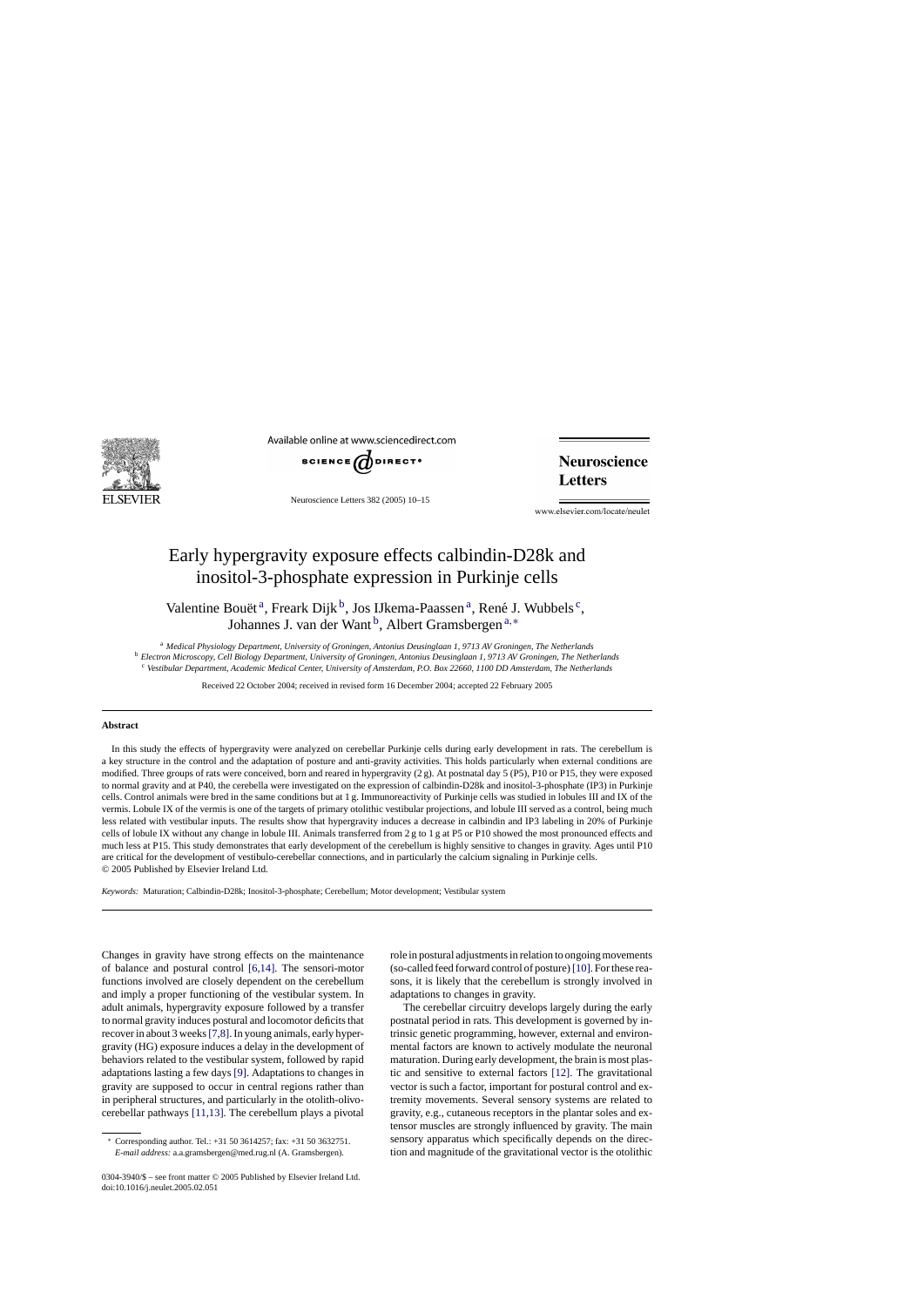vestibular system. Indeed, it possesses hair cells sensitive to linear acceleration which inform the brain about positions and movements of the head in relation to the vertical gravity. Vestibular afferents reach the vestibular nuclei complex where they are integrated, and in addition, they also directly reach the cerebellum and particularly the vermis[\[2\]. T](#page-5-0)hrough its afferent and efferent connections, the cerebellum uses vestibular information to control and adjust body equilibrium and this is essential for motor coordination.

The cerebellum is a highly organized structure in which Purkinje cells are the sole output of the cerebellar cortex. These cells are aligned in a single plane, parallel to the surface of the cortex and they can be specifically stained with antibodies directed against calmodulin, calbindin-D28K, parvalbumin, or inositol-3-phosphate (IP3) [\[4\].](#page-5-0) In most species, all Purkinje cells (soma and dendrites) are calbindin immunopositive from an early stage of embryonic development [\[5\].](#page-5-0) Calcium-binding proteins are suggested to play a role in the regulation of intracellular calcium signaling cascades, therefore, in the cell firing [\[4\]](#page-5-0) and they are also related to changes in sensory inputs[\[19\]. I](#page-5-0)P3 is also powerful in labeling Purkinje cells since it is a second messenger that links the activation of several membrane receptors with the intracellular calcium release. There is strong evidence that its expression is related to growth of Purkinje cells and synaptogenesis [\[21\]. M](#page-5-0)ore recently it could be demonstrated that cerebellar motor control is impaired in mice with a selective genetic deletion of the calbindin protein. Indeed, these mutants display marked deficits in motor coordination and behavioral alterations [\[3\].](#page-5-0) From this perspective, we have chosen antibodies directed against calcium-binding proteins, like calbindin and IP3 as markers able to identify Purkinje cells and to reflect their activity. Since the cerebellum develops during the first 3 postnatal weeks in rats, we hypothesize that hypergravity from gestation and during postnatal periods could interfere with its development.

Animals were exposed to hypergravity in a centrifuge previously described [\[23\]. T](#page-5-0)he exposure to hypergravity took place in the Vestibular Department of the Academic Medical Center of Amsterdam. In brief, the apparatus consisted of two horizontal arms (length: 1.10 m) equipped of two freeswinging gondolas (length: 1.10 m, width: 0.45 m, height: 0.725 m) situated at the end of the arms. Each gondola contained one to four cages which sizes were adjustable to the number of animals. A camera situated in each gondola allowed observation of the animals. The HG vector was perpendicular to the bottom of the cages and had a magnitude of 2 g in our conditions (angular velocity: 3.18 rad/s; tilt of the gondolas: 57◦). Cages were cleaned twice a week and rotation was then alternated from clockwise to anti-clockwise or back to prevent the development of unilateral compensation for Coriolis forces during locomotion. Ambient noise level for HG and control rats was approximately the same (53 dBA) and the main source of this noise was caused by ventilation.

Seven females and four males of the black and white Hooded Lister strain were used for the study. Five females and two males were kept under hypergravity (2 g) while two females and two males were kept under normal gravity (1 g). The females and males kept in hypergravity firstly adapted to the new situation during 1 week and thereafter, one male was housed with two to three females. Rats were weighed twice a week. After a significant increase in female weight, indicating pregnancy, they were separated from the males and kept, one per cage. When parturition was imminent, the centrifuge was stopped daily for inspection. General conditions of breeding were similar in control animals, except the centrifugation. The control rats remained in the experimental room to ensure that they would be exposed to the same environmental conditions, as noise, humidity and temperature.

The day of birth was indicated as P1. Hypergravity was applied from conception until three different ages, leading to three different HG groups and one control group (CONT,  $n = 4$ ): HG-P5, pups remained in the centrifuge from conception until the age of P5  $(n=4)$ ; HG-P10 until P10  $(n=4)$  and HG-P15 until P15  $(n=4)$ . After these periods, they were all kept in 1 g, and their behavior was tested (see [\[9\]\)](#page-5-0) until the age of P40.

At P40, rats were lightly anesthetized with 1% halothane (Fluothane) with  $O_2/N_2O$  to minimize pain and discomfort. They were then deeply anesthetized with sodium pentobarbital (Nembutal, i.p., 50 mg/kg) and perfused transcardially. We used first a solution containing 0.8% NaCl, 0.8% sucrose,  $0.4\%$  p-glucose in  $0.05$  M phosphate buffer (pH 7.5), thereafter the perfusion continued with the fixative containing 4% paraformaldehyde, 0.2% glutaraldehyde in 0.1 M phosphate buffer (pH 7.5). The brains were removed and stored overnight in the fixative solution at 4 ◦C.

For light microscopy, cerebella were stored in sucrose solutions (10% for 1 h, 20% for 1 h, 30% overnight) for cryoprotection. The cerebella were then frozen and cryo-cut ( $25 \mu m$ ) in the sagittal plane. Free-floating sections were immersed for 2h in a pre-incubation medium containing 1% normal rabbit serum and 1% bovine serum albumin in 1.0 M phosphate buffered saline (PBS, pH 7.4). For each vermis, half of the sections was then incubated 17 h at 4 ◦C with monoclonal antibody anti-calbindin-D28k (Sigma Aldrich, clone CBq55) diluted 1:20,000 and the other half with anti-inositol-3-phosphate diluted 1:2000 in PBS. After washing with PBS, the sections were incubated with biotinylated rabbit anti-mouse (calbindin) and goat anti-rabbit (IP3) IgG diluted in 1:200 for 1.5 h at room temperature. After further washing, the sections were incubated with ABC (avidin–biotin-peroxidase complex, Vectastain Elite, Vector Labs, Burlingame, CA) for 1 h at room temperature. Immunoreactivity was visualized by incubation with 5 mg 3,3-diaminobenzidine HCl (DAB) and 0.03% hydrogen peroxide in 10 ml of 0.1 M PBS (pH 7.4) for 5–7 min at room temperature. The reaction was stopped by washing the sections in cold PBS. In the sections labeled with IP3, reaction was visualized by adding in the solution 8% nickel  $(Ni(NH4)<sub>3</sub>)$  diluted in TBS instead of PBS, the staining was then stopped after 2–5 min.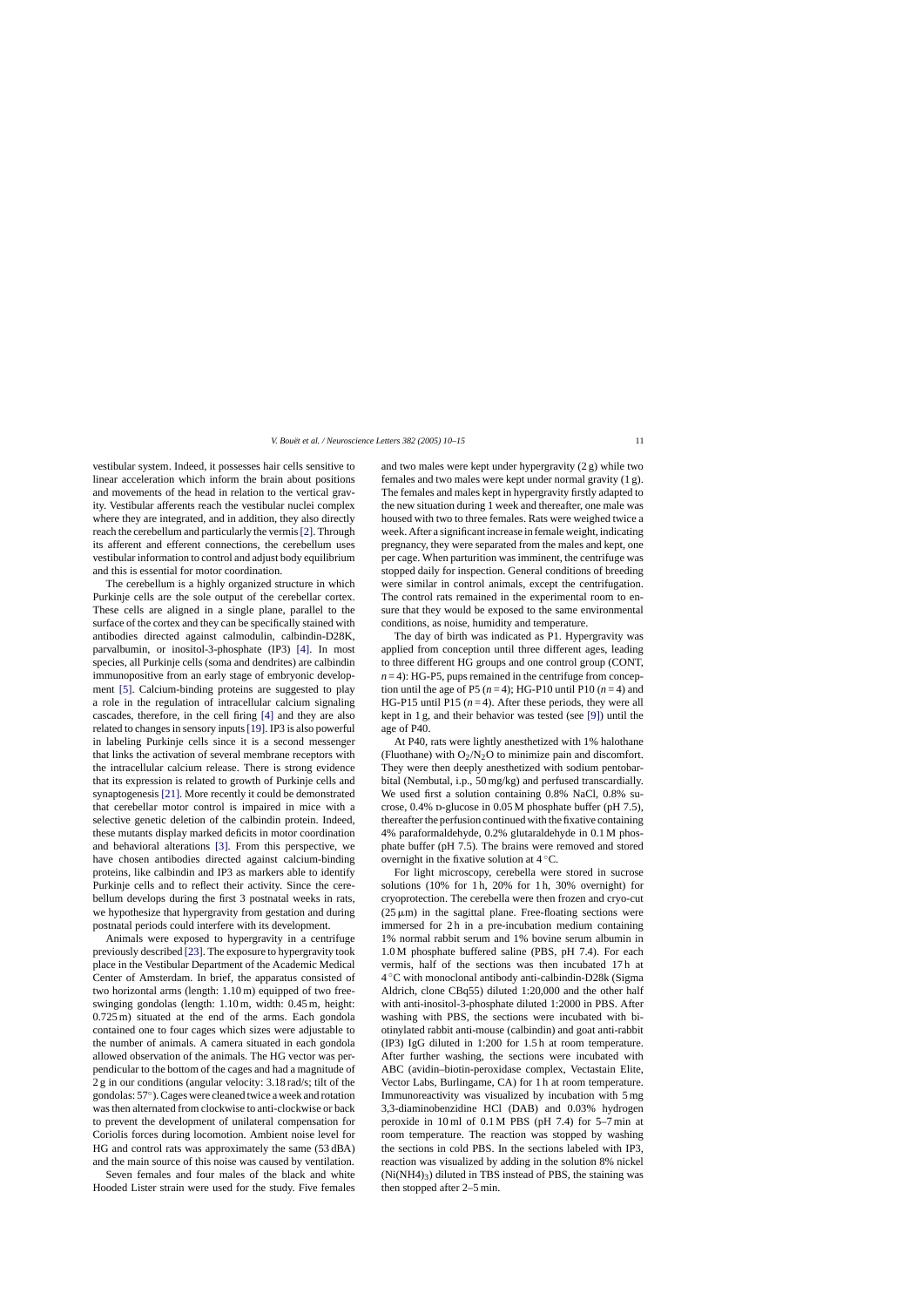Light microscopy was used to assess the regional distribution of calbindin and IP3 immunoreactivity along all the different lobuli of the cerebellar sections. Pictures of each section were made with an Olympus digital camera, mounted on an Olympus B50 optical microscope. Images were adjusted to enhance contrast and saved at 300 dpi. Lobules III and IX (Larsell's terminology) were photographed and counted for occurrence of labeled Purkinje cells and non-labeled Purkinje cells. Limits of each lobule were taken at the two gyral fissures. The morphological analysis of the labeled Purkinje cells was performed on serial sagittal sections. By using differential interference contrast microscopy (DIC), Purkinje cells that were not stained for either calbindin or IP3 could be identified. Only those cells were included in the analysis that showed the nucleus in the plane of the sectioning. We calculated the total number of Purkinje cells (labeled and nonlabeled) and the percentages of non-labeled cells among the total of counted cells. For each group, the mean and standard deviation was calculated for each of these parameters. Each of the parameters described above was analyzed using a oneway analysis of variance (ANOVA), applied for the number of labeled cells and for the percentages of non-labeled cells. In case of a global effect, multiple comparisons were done with Bonferroni's post hoc tests.

All the procedures involving animals have been reviewed and approved by the Ethics Committee of the Medical Faculty of the University of Amsterdam.

After the transfer to normal gravity, although they displayed a slight decrease in weight, the behavior of the HG rats was basically similar to that of the controls. However, a more extensive analysis of their sensori-motor functions showed a retardation in the development of contact-righting, air-righting, and negative geotaxis while grasp and tail reflexes were normal (results published elsewhere, see [\[9\]\).](#page-5-0)

Calbindin labeling visualizes the soma and the dendrites of Purkinje cells. Fig. 1 shows the typical pattern of calbindinlabeling in the lobule IX in a control (Fig. 1A) and in a HG-P10 cerebellum (Fig. 1B). Purkinje cells in this lobule are not evenly immunoreactive in HG compared to those in controls. It appears that some portions of the Purkinje cell layer show weaker reactivity to the antibody anti-calbindin indicating that they contain less calbindin compared to the controls. The labeling with IP3 also revealed somata and dendrites of Purkinje cells. Fig. 1C and D show the pattern of labeling of the lobule IX with IP3. While in control rats, the Purkinje cell layer was regularly labeled, we found that in HGP5 and in HGP10 rats, the labeled cells were irregularly spaced. The spaces between labeled Purkinje cells contain cells without reaction to the antibody. [Fig. 2](#page-3-0) shows the aspects of these cells. With the DIC filter, we observed that in between darkly labeled Purkinje cells, some unlabeled cells were embedded.

[Fig. 3](#page-3-0) shows the proportions of non-labeled Purkinje cells for IP3 in the lobule IX [\(Fig. 3A](#page-3-0)) and for calbindin [\(Fig. 3B](#page-3-0)). We found a global effect for all experimental groups with respect to the number of labeled cells and for the percentage of non-labeled cells  $(p<0.001$  for both). With IP3, lobule IX of the control cerebella contained on average  $205 \pm 41.4$  labeled Purkinje cells. In HGP5, there were  $117 \pm 36.8$  labeled Purkinje cells ( $p < 0.001$ ), and in HGP10,  $126.6 \pm 24.1$  ( $p = 0.003$ ). No difference was observed with HGP15 rats  $(p=0.143)$ . The percentage of non-labeled Purkinje cells was of 1.9  $(\pm 2.8)$  in controls ([Fig. 3A](#page-3-0)). It was



Fig. 1. Immunoreactivity to calbindin (A and B) and IP3 (C and D) in Purkinje cells of cerebellar lobule IX in a control rat (A and C) and in a rat exposed to HG from conception until postnatal day 10 (HGP10), (B and D). In control rats, the lobule IX is evenly labeled while in the HG rat, some portions of the Purkinje cell layer show a weaker reactivity to calbindin (B) and also to IP3 (D). Arrows indicate Purkinje cells, still present, but not stained for calbindin (B) or for IP3 (D) in a hypergravity rat. Scale bar:  $600 \mu m$ .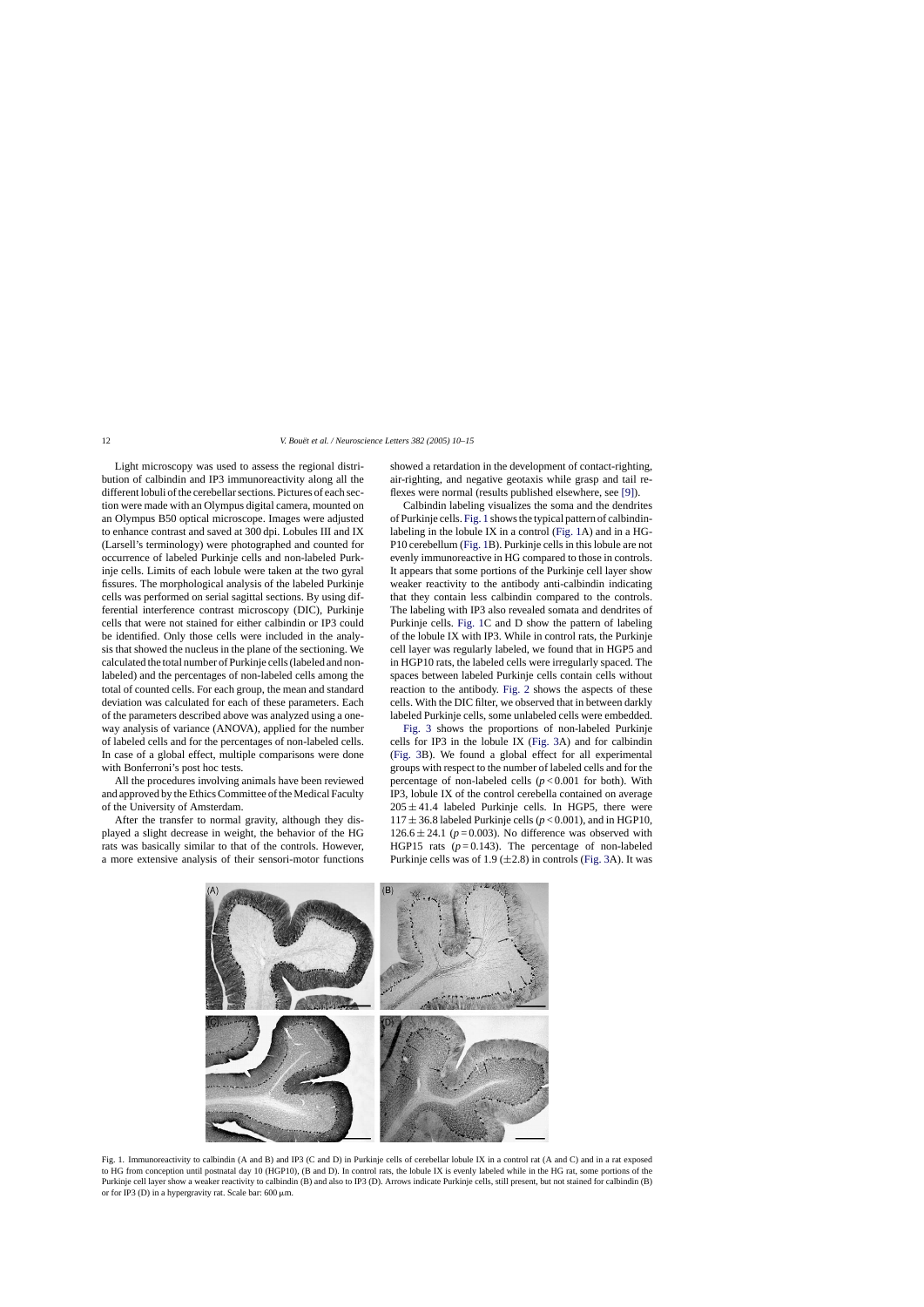<span id="page-3-0"></span>

Fig. 2. Examples of Purkinje cell labeling for IP3 in lobule IX, from a HGP10 rat (exposed to HG from conception until postnatal day 10). The figure presents three light microscopic images taken with differential interference contrast optics (DIC) showing a row of Purkinje cells, with their dendrites extending into the molecular layer. Some Purkinje cells somata are stained for IP3, others are devoid of labeling. A-bar indicates 75  $\mu$ m, B-bar 50  $\mu$ m, C-bar 100  $\mu$ m. Arrows indicate the non-labeled Purkinje cells.

significantly increased in HGP5 (19.9  $\pm$  10.9, *p* < 0.001) and in HGP10 groups  $(24.2 \pm 4.7\% , p < 0.001)$ . HGP15 group also displayed a higher number of non-labeled cells than in controls  $(12.2 \pm 4.1\%)$ , however, the difference was not significant  $(p=0.12)$ .

For the calbindin labeling, no significant difference was observed in the number of labeled cells, however, we found that the percentage of non-labeled Purkinje cells (Fig. 3B) was higher in HG than in control rats (global group effect,  $p = 0.002$ ). Post hoc tests revealed, that HGP5 and HGP10 were statistically different from controls. The percentage of non-labeled cells which was of  $1.3\%$  ( $\pm 3.42$ ) in controls increased to 20.2%  $(\pm 16.6)$  in HGP5 and to 16.6%  $(\pm 2.8)$  for HGP10 ( $p = 0.002$  and 0.047, respectively). HGP15 showed on average 5.7%  $(\pm 3.3)$  of unlabeled Purkinje cells, the difference with controls being not significant  $(p=0.8)$ .

[Fig. 4](#page-4-0) shows the pattern of labeling with calbindin (A in a control, and B in a HGP10 rat) and with IP3 antibodies (C in a control, and D in a HGP10 rat) in lobule III. In control as well as in HG animals, the lobule III was evenly labeled by these two antibodies. We only detected a very small number of "white cells" in this lobule. With calbindin ([Fig. 4A](#page-4-0)), the averaged number of labeled Purkinje cells observed in control animals was of 125 cells  $(\pm 29)$  and was not significantly different in HGP5 (116 $\pm$ 28), HGP10 (151 $\pm$ 13)

#### **LOBULE IX: IP3**



or HGP15 rats  $(123 \pm 17)$ . For the percentages, HGP5 displayed 1.65% of non-labeled cells, none were observed in the other groups. With IP3 [\(Fig. 4B](#page-4-0)), control, HGP5, HGP10 and HGP15 displayed 145.8 (±24), 117.7 (±25), 127.6  $(\pm 16.1)$  and 107.6  $(\pm 20)$  labeled cells, respectively. The percentages of non-labeled cells were 0.17% for controls, 0.5% for HGP5, 3.0% for HGP10 and 0.2% for HGP15. No significant differences were observed between the groups.

Our results show that hypergravity during early development followed by a transfer to normal gravity affects the expression of calcium-binding proteins in Purkinje cells in lobule IX of the cerebellum, whereas in lobule III no differences are observed. In animals transferred to normal gravity at P5 or at P10, about 20% of Purkinje cells lost their reactivity with antibodies directed either against calbindin or IP3, when assessed at P40. When the transfer was performed at P15, Purkinje cells in lobule IX also lost their reactivity, but not significantly. A change in gravity occurring at P5 and P10, therefore, seems to be critical for the development of the cerebellum. Sajdel-Sulkowska et al. [\[18\]](#page-5-0) demonstrated that hypergravity during gestation until P6 induced a decrease in the mass of the cerebellum of 25.6%, that was not seen in HG rats aged P15. The authors suggested that during neonatal development, the cerebellum is more sensitive to hypergravity exposure than the rest of the brain. The present data

### **LOBULE IX: CALBINDIN**

 $(B)$ Percentage of non labeled Purkinje cells



Fig. 3. Quantitative data on IP3 and calbindin immunoreactivity of Purkinje cells in lobule IX of the cerebellar vermis in control (CONT) and hypergravity rats (HG: exposed to hypergravity from conception until postnatal day 5, HGP5, day 10, HGP10 and day 15, HGP15). A. Percentages of non-IP3-labeled Purkinje cells. Vertical bars represent the standard deviation. Asterisks represent a significant difference (*p* < 0.05). B. Percentages of non-calbindin-labeled Purkinje cells. Vertical bars represent the standard deviation. Asterisks represent a significant difference (*p* < 0.05).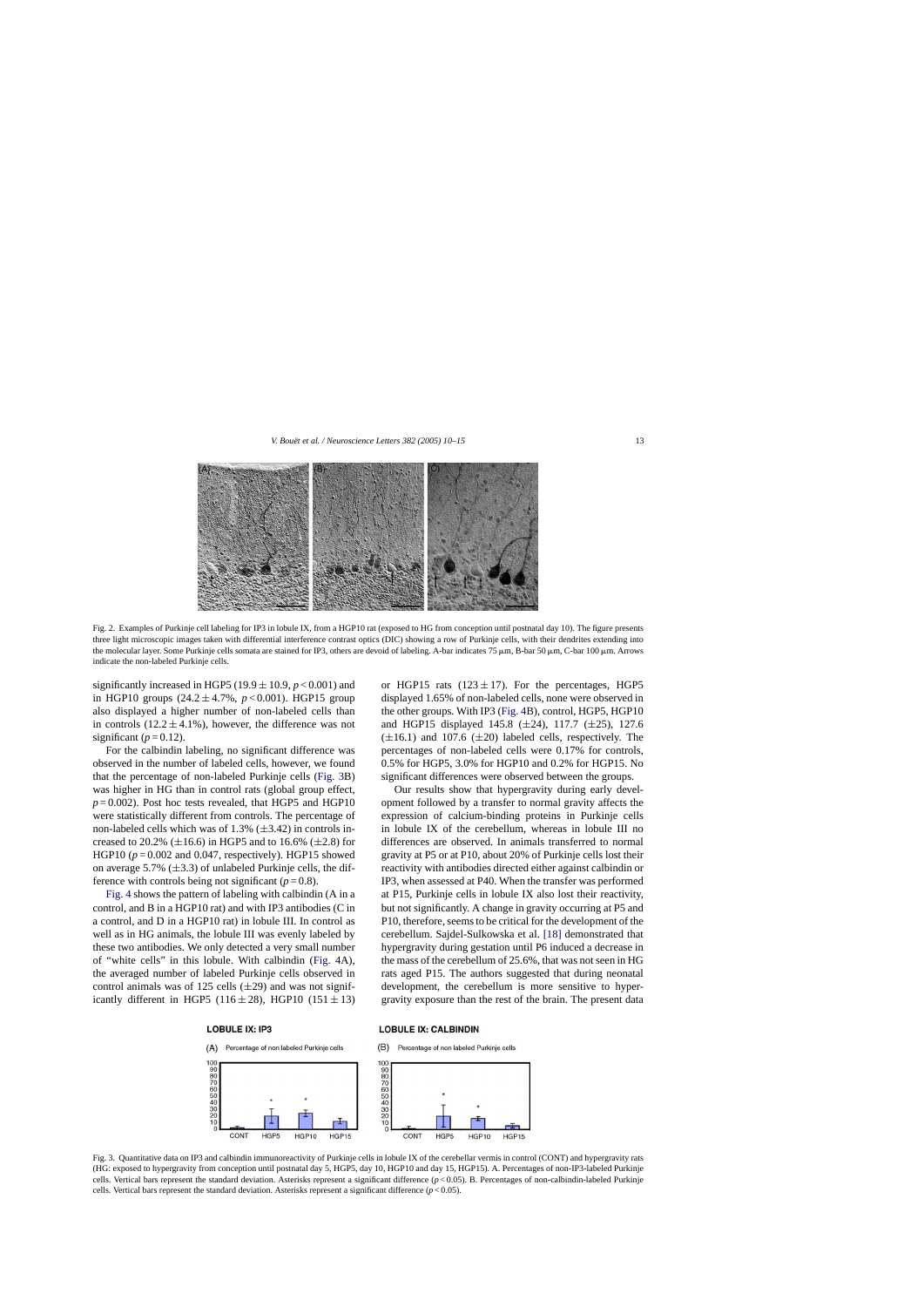<span id="page-4-0"></span>

Fig. 4. Immunoreactivity to calbindin (A and B) and IP3 (C and D) in Purkinje cells of cerebellar lobule III in a control (A and C) and a HGP10 (B and D) rats (exposed to HG from conception until postnatal day 10). In control, as well as after HG, lobule III is evenly labeled. Scale bar: 600 µm.

are in full agreement with this conclusion. Furthermore, we observed that only the areas specifically related to vestibular processing are affected. In our experiments lobule III was not affected by hypergravity, all the Purkinje cells being equally stained (Fig. 4), whatever the antibody used. In contrast, lobule IX receiving vestibular afferents, displayed a lack of reactivity meaning that hypergravity selectively modifies the development of lobule IX [\(Fig. 3\)](#page-3-0) and not the whole cerebellum in a global manner. The vermal lobule IX of the cerebellum, so-called uvula, has been shown to be related with sensory information coming from the saccular and the utricular sensory membranes [\[2,16\]. P](#page-5-0)ossibly, the transfer from 2 g to 1 g (a high gravity level to a lower one), inducing a decrease in otolithic stimulation, has in turn induced a decrease in climbing fiber and mossy fiber activity connected to groups of Purkinje cells. As these cells are still developing at P5 and P10, they could therefore, display their highest sensitivity to environmental factors at these ages. On the contrary, at P15 the cerebellum appears to be less sensitive to gravitational changes than earlier in life, as also suggested by others [\[18\].](#page-5-0)

Behavioral studies show that hypergravity at early ages induces deficits and alterations in motor control and postural reactions [\[7–9\].](#page-5-0) The present experiment suggests that the behavioral deficits observed, could be related to a modified cerebellar development. Indeed, the presence of calbindin in Purkinje cells is necessary for normal motor coordination and sensory integration [1,3]. A decrease in the expression of calbindin in Purkinje cells has also been observed by Pascual et al. [\[17\]](#page-5-0) after early social isolation in rats. Our situation of hypergravity could be hardly considered as a condition of social isolation, as the pups remained within the litter, but more like a condition of decreased motor activity. Bastianelli [\[4\]](#page-5-0) suggested that the deleterious effect of social isolation on

the reactivity of Purkinje cells to calbindin could be due to the lower activity induced by social isolation. In hypergravity conditions, rats indeed display a lower motor activity than in normal gravity [\[20\]. C](#page-5-0)alcium-binding proteins regulate intracellular calcium signaling. Several studies have shown that calbindin expression is related with cell activity [\[2,15,22\].](#page-5-0) It has also been suggested that these proteins buffer intracellular calcium to modulate the intracellular calcium level and consequently modulate the cell sensitivity to the synaptic signals [\[2\].](#page-5-0)

In conclusion, the present study demonstrates that animals bred from conception to P5, P10 or P15 in a high gravitational field (2 g) and then transferred to normal terrestrial conditions displayed an altered calcium signaling in lobule IX of the cerebellum. The transfer obviously leads to a decrease in the stimulation of the otolithic vestibular system. This sensory system is closely interconnected with the vestibular nuclear complex and to the cerebellum. Our results suggest that the decreased stimulation of the peripheral vestibular apparatus influences CNS centers processing vestibular information.

## **Acknowledgment**

This work was partially supported by a grant from the European Space Agency ESA.

### **References**

[1] M.S. Airaksinen, J. Eilers, O. Garaschuk, H. Thoenen, A. Konnerth, M. Meyer, Ataxia and altered dendritic calcium signaling in mice carrying a targeted null mutation of the calbindin-D28k gene, Proc. Natl. Acad. Sci. U.S.A. 94 (1997) 1488–1493.